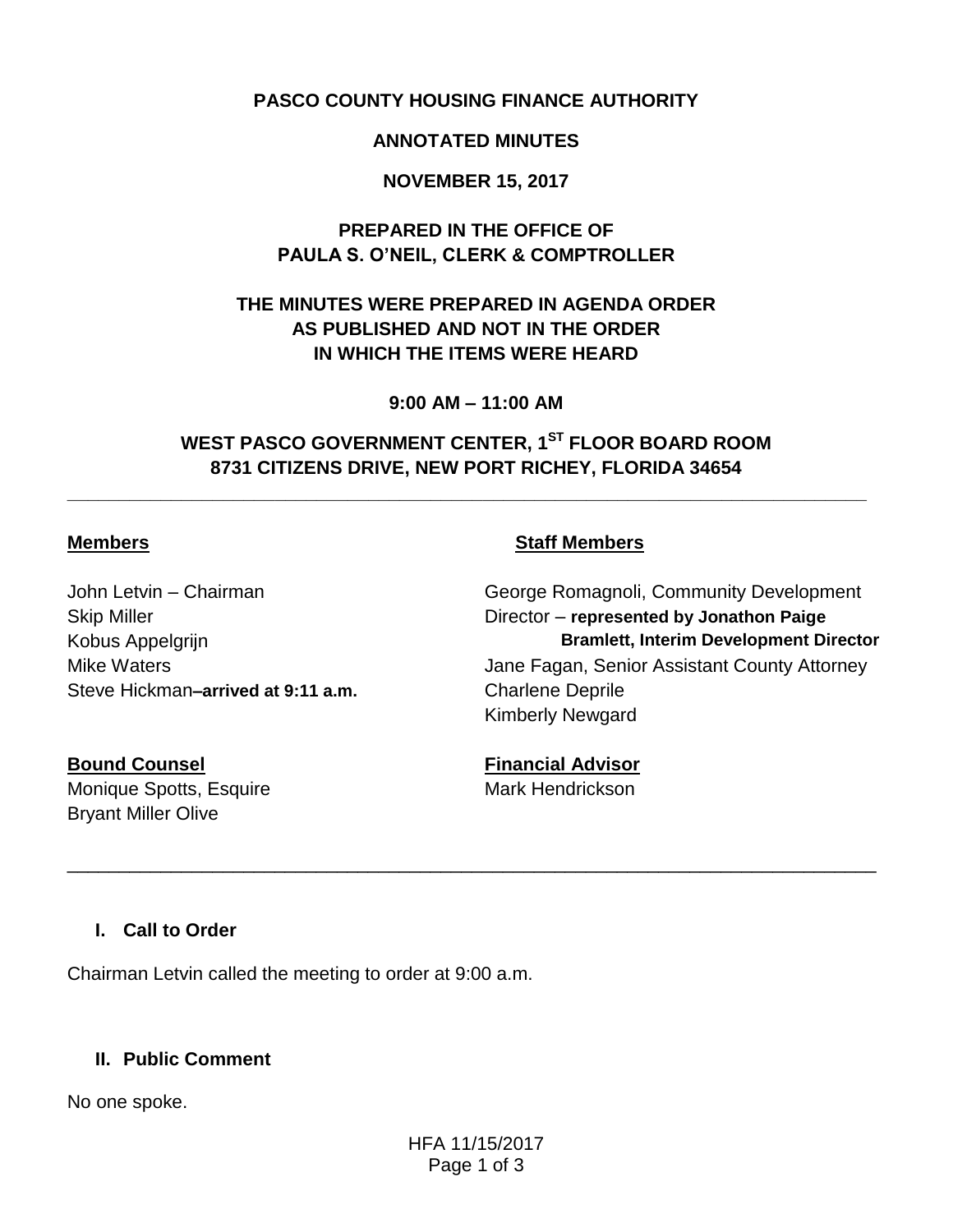# **III. Approval of Minutes for July 6, 2017 meeting and August 3, 2017 workshop.**

**Motion to approve;** the vote was unanimous and the motion carried.

### **IV. New Business**

#### **a. Project Update – Regency Palms – Approval of Rider to Land Use Restriction Agreement subordinating the HFA's interests to Freddie Mac's for purposes of payment**

Mr. Paige Bramlett gave an update on the Regency Palms apartment complex. He stated it was almost at full occupancy.

Discussion followed regarding the amount of the rent; the renovation; and the rate of occupancy.

Ms. Monique Spotts, Esquire, explained the construction loan closing on Regency would convert to a permanent loan with Freddie Mac. She explained the process further and stated there was no action required by the Board. She did state that Freddie Mac had requested that a rider be placed on one of the documents, which provided an additional requirement that all Freddie Mac requirements have to be satisfied. It was a supplement to the document, but did not change anything.

Discussion followed regarding the time of the conversion to the permanent financing and the time the construction would be completed.

# **MR. STEVE HICKMAN ARRIVED TO THE MEETING AT 9:11 A.M.**

Chairman Letvin recognized Mr. Steve Hickman.

**Motion** to approve the rider to the agreement; motion carried.

### **b. Staff Transition – expanded use of the HFA's Financial Advisor (FA); proposed amendment to the FA's contract**

Ms. Fagan explained there had been changes in Staff since the last meeting. Ms. Kimberly Newgard will replace Ms. Michelle Miller and Mr. George Romagnoli was on an extended leave. Mr. Jonathon "Paige" Bramlett will be Interim Community Director.

Ms. Fagan explained because of the Staff changes, an option to consider was an increase use of the Financial Advisor. Currently the use of the Financial Advisor was on a per project basis. Pasco Woods was the current application project, but was not presently moving forward. She explained further that if an amendment to the contract was necessary for administrative assistance, Staff would bring an agenda item to the Board.